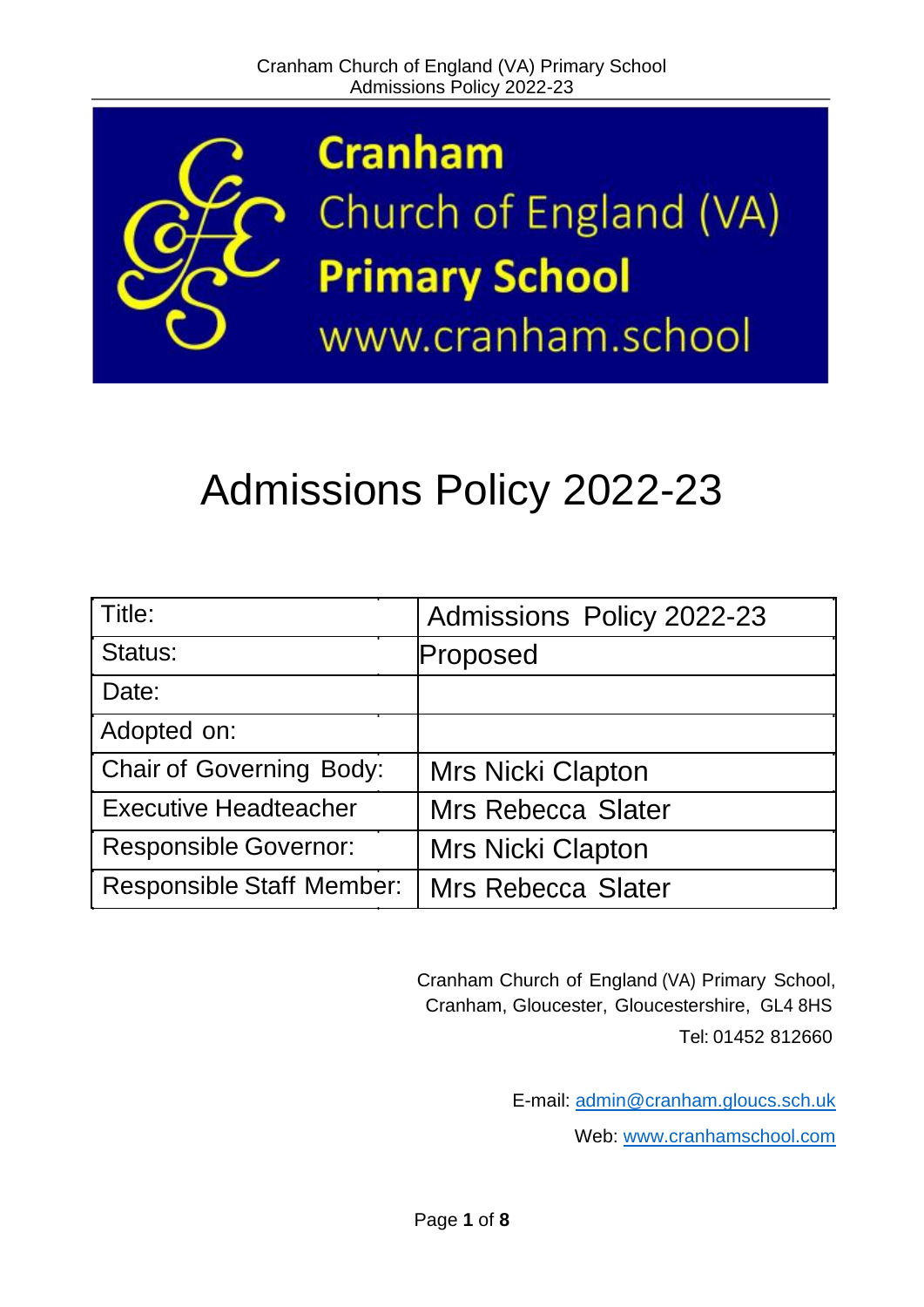# Cranham Church of England (VA) Primary School<br>Admissions Policy 2022-23

# Table of Contents

| 2.                                                                |
|-------------------------------------------------------------------|
| 3.                                                                |
| 4.                                                                |
| 5.                                                                |
| 6.                                                                |
|                                                                   |
|                                                                   |
|                                                                   |
|                                                                   |
|                                                                   |
|                                                                   |
|                                                                   |
|                                                                   |
|                                                                   |
|                                                                   |
|                                                                   |
| ADMISSIONS APPLICATION - SUPPLEMENTARY INFORMATION FORM (SIF)7    |
| ADMISSIONS APPLICATION - SUPPLEMENTARY INFORMATION FORM (SIF) FOR |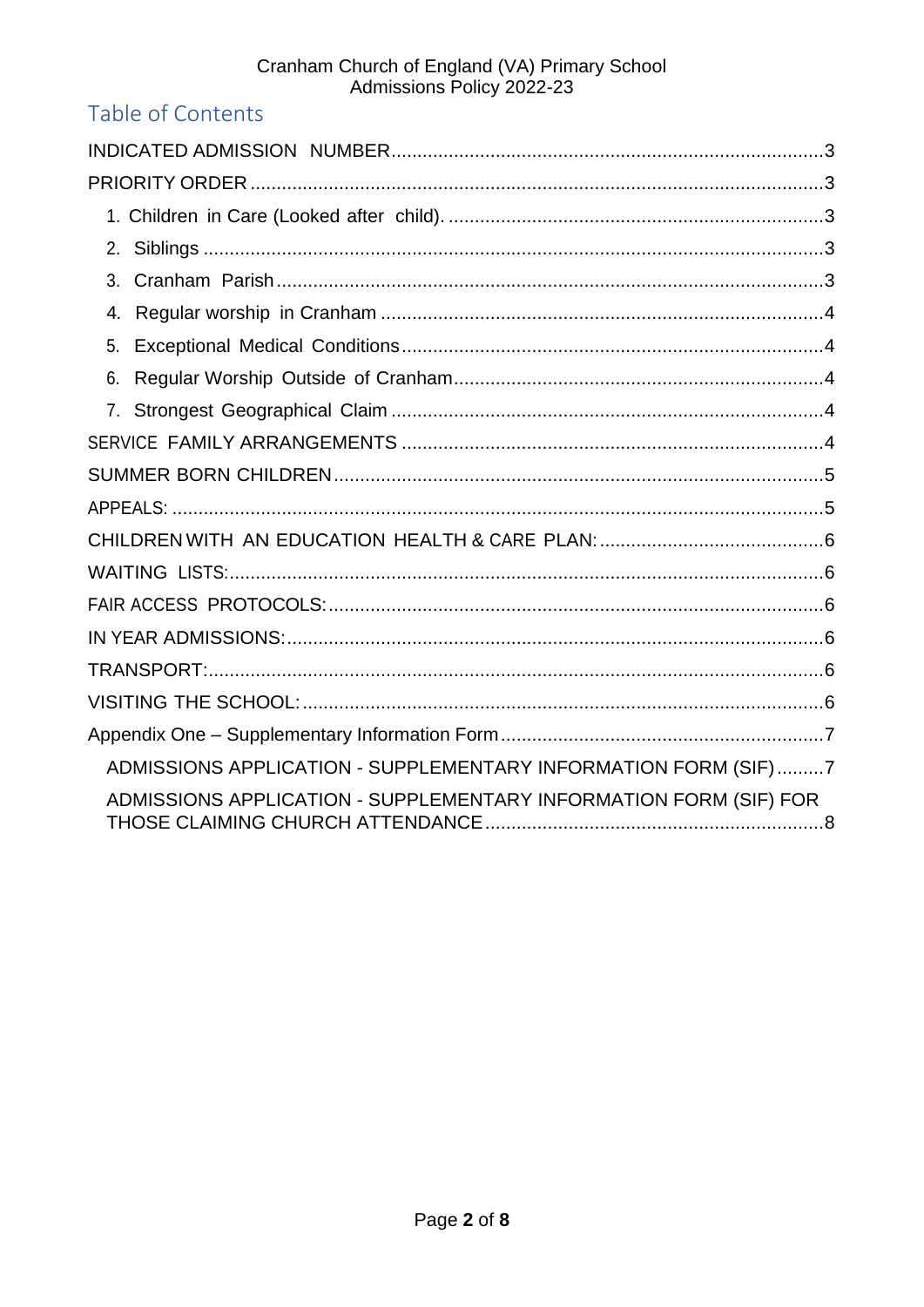# <span id="page-2-0"></span>INDICATED ADMISSION NUMBER

The School's indicated admission number for each year group is 8.

# <span id="page-2-1"></span>PRIORITY ORDER

Should the number of children requesting places at this school be greater than the number of available places than the following criteria will be applied in this priority order:

#### <span id="page-2-2"></span>1. Children in Care (Looked after child).

- 1.1. A 'looked after child': A 'looked after child' is a child who is (a) in the care of a local authority, or (b) being provided with accommodation by a local authority in the exercise of their social services functions (see the definition in Section 22(1) of the Children Act 1989) at the time of making an application to a school. In Gloucestershire, such children are referred to as Children in Care.
- 1.2. or a child who was previously looked after but immediately after being looked after became subject to an adoption: This includes children who were adopted under the Adoption Act 1976 (see section 12 adoption orders) and children who were adopted under the Adoption and Children's Act 2002 (see section 46 adoption orders).
- 1.3. child arrangements order: Under the provisions of s.12 of the Children and Families Act 2014, which amend section 8 of the Children Act 1989, residence orders have now been replaced by child arrangements orders.
- 1.4. or special guardianship order: See Section 14A of the Children Act 1989 which defines a 'special guardianship order' as an order appointing one or more individuals to be a child's special guardian (or special guardians).

#### <span id="page-2-3"></span>2. Siblings

Children who have a sibling attending the school and who will continue to do so when the younger child is admitted. We define siblings as a brother or sister, halfbrother or sister, adopted brother or sister, step brother or sister, or the child of the parent's/carer's partner, and in every case, the child must be living in the same family unit at the same address.

#### <span id="page-2-4"></span>3. Cranham Parish

Where the family lives in the parish of Cranham, as shown on this map.



Page **3** of **8**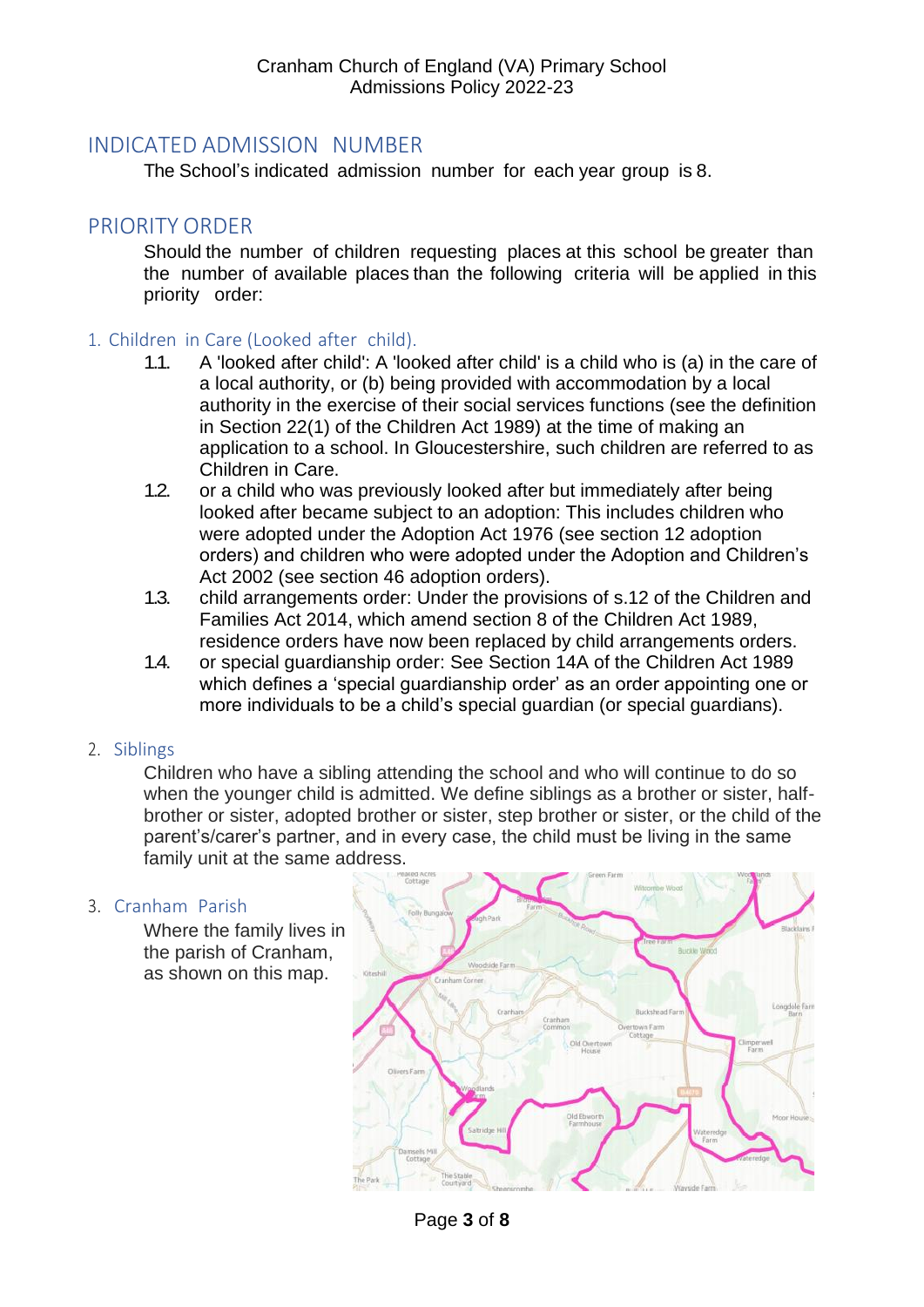#### Cranham Church of England (VA) Primary School Admissions Policy 2022-23

#### <span id="page-3-0"></span>4. Regular worship in Cranham

Children from families who regularly worship at St James the Great Church, Cranham. The governing body consider regular to be at least once a month. A completed SIF (Supplementary Information Form – appendix 1), signed by the Minister or member of the PCC would be required. This should be submitted to the Headteacher, no later than 5 working days before the deadline for Admission applications. However, where a family has moved into the area within the two years, consideration will still be made on the application, providing regular attendance at the parish church can be verified through a SIF.

In the event that during the period specified for attendance at worship, the church has been closed for public worship and has not provided alternative premises for that worship, the requirements of these [admissions] arrangements in relation to attendance will only apply to the period when the church or alternative premises have been available for public worship.

## <span id="page-3-1"></span>5. Exceptional Medical Conditions

Children for whom only this particular school is appropriate due to an exceptional medical condition. Applications under this criterion will only be considered if they are supported by a written statement from a doctor. This must demonstrate that there is a very specific connection between the medical needs and Cranham School.

#### <span id="page-3-2"></span>6. Regular Worship Outside of Cranham

Children from Christian families who regularly worship outside the boundary of the parish of Cranham. (Being a member of the Churches Together in England) The governing body consider regular to be least once a month. As in section 4, a completed SIF signed by the Minister or member of the PCC would be required. This should be submitted to the Headteacher, no later than 5 working days before the deadline for Admission applications.

## <span id="page-3-3"></span>7. Strongest Geographical Claim

Children with the strongest geographical claim, measured in a straight line from the ordnance survey address point of the child's home address (including flats) to the ordnance survey address point of the school, using the Local Authority's computerised measuring system, with those living closer to the school receiving the higher priority.

Where any particular category at points 1-6 is oversubscribed, criterion 7 will be used to determine which child will be offered a place.

In the event of a tie between two or more children when applying criterion 7 where there are not enough places available to offer all children a place at the school, a process of random allocation will be followed by the Governing Body.

# <span id="page-3-4"></span>SERVICE FAMILY ARRANGEMENTS

For Service family arrangements please see the GCC Guidance Booklet: [\(http://www.gloucestershire.gov.uk/schooladmissions\)](http://www.gloucestershire.gov.uk/schooladmissions)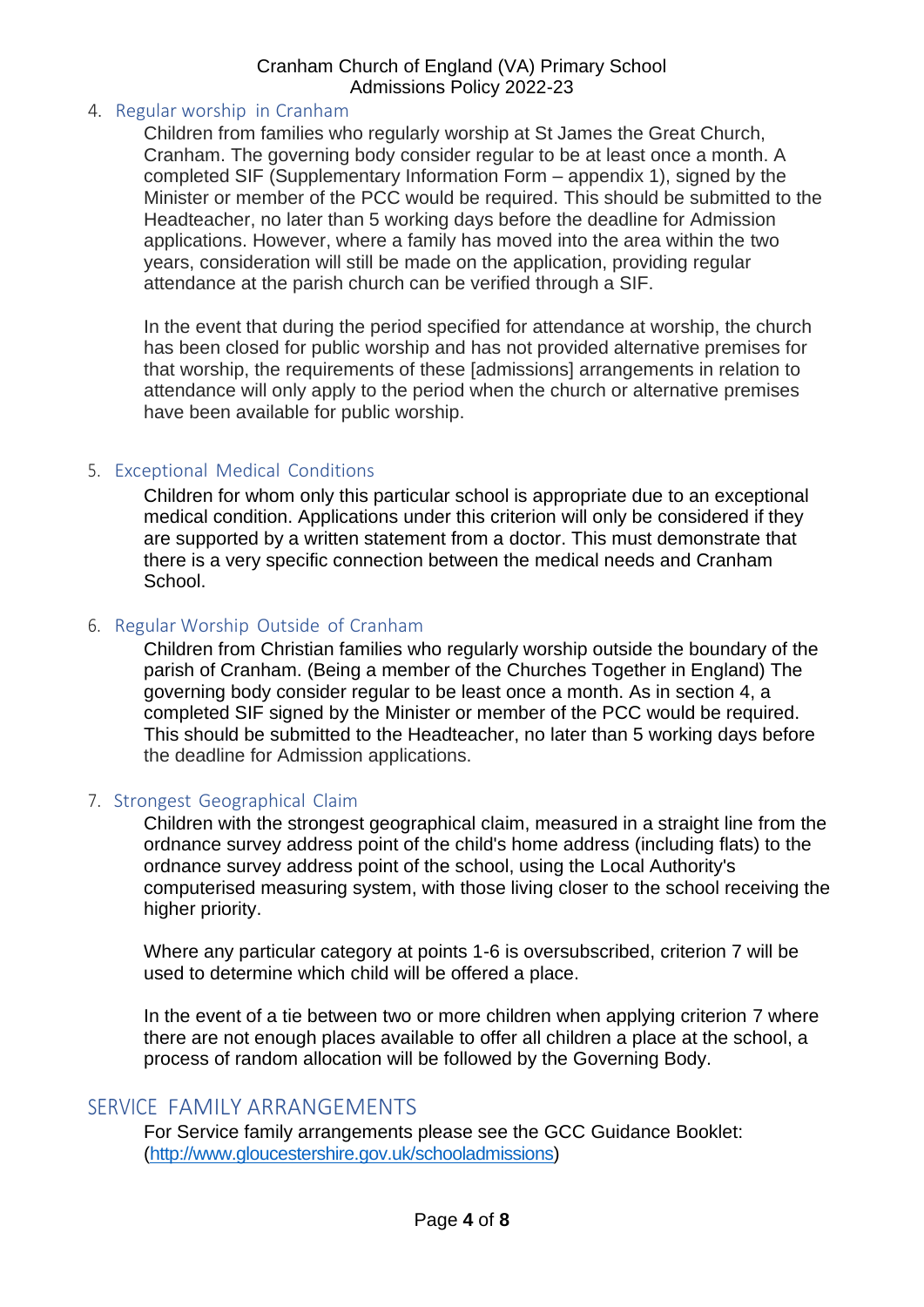### Cranham Church of England (VA) Primary School Admissions Policy 2022-23

# <span id="page-4-0"></span>SUMMER BORN CHILDREN

For summer born children please see the GCC Guidance Booklet: [\(http://www.gloucestershire.gov.uk/schooladmissions\)](http://www.gloucestershire.gov.uk/schooladmissions)

# <span id="page-4-1"></span>APPEALS:

The appeal process used in Gloucestershire follows strict national guidance. You will receive full information on the appeals process with the letter from Gloucestershire County Council. This will explain why your child has not been offered a place at your preferred school.

If you want to appeal against a decision by the Governing Body of Cranham Church of England (VA) Primary School, you will need to contact the school direct. The school is responsible for organising its own appeals.

The school operates an appeals procedure for unsuccessful applicants, which is administered by Democratic Services on behalf of the Dioceses for VA primary schools. Information about school admissions appeals is available from the school office. This details the appeals system, when to appeal and how to appeal, the arrangements for the appeal hearing and the appeal hearing itself. Any appeal in writing should be addressed and returned to the school. An outline of the appeals procedure is set out as follows:

- 1. You are entitled to appeal for every child who is refused a place, should you wish to do so.
- 2. You will be advised by Democratic Services in writing that if you wish for a place at Cranham Church of England (VA) Primary School, you should write to the Governors of the school.
- 3. All completed appeal forms should be returned to the school.
- 4. When we receive your completed form, we will send it to: Gloucestershire County Council, Democratic Services, GCC, Shire Hall Gloucester GL1 2TG.
- 5. Democratic Services will set up an appeal date, or allocate a time if a date is already set, in consultation with the school, checking that you are able to attend.
- 6. The school will send Democratic Services the school's written case for refusal, and our current admission criteria. We will organise the persons to represent our case.
- 7. Most appeals are heard at Shire Hall, but if you are unable to travel to Shire Hall, alternative arrangements to hear your appeal case at a closer location may be possible. Please let us know if this is the case.
- 8. Democratic Services always aim to give notice of the appeal date and location to all two weeks ahead.
- 9. Democratic Services aim to send out all the paperwork both the case for the family and for the Governing Body to both parties and the independent panel 5 working days before the appeal.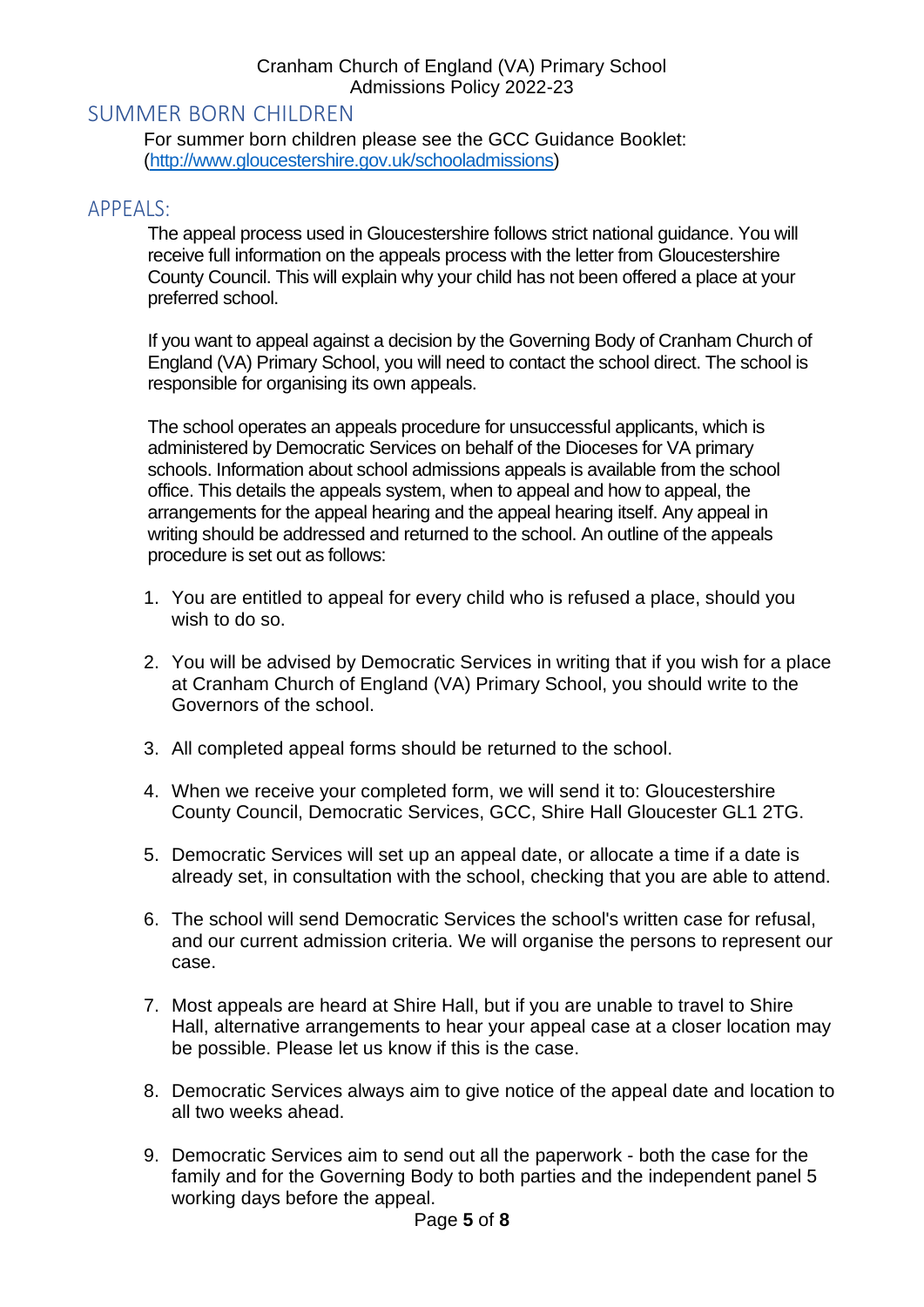# <span id="page-5-0"></span>CHILDRENWITH AN EDUCATION HEALTH & CARE PLAN:

We are required to admit a child with an Education Health & Care Plan into our school, even if the school is full.

# <span id="page-5-1"></span>WAITING LISTS:

If the school is oversubscribed, a waiting list will be held for (at least) the first school term (ie until December half-term). The waiting list will be prioritised according to the school's over subscription criteria.

# <span id="page-5-2"></span>FAIR ACCESS PROTOCOLS:

The school has signed up to the In-Year Fair Access Protocols held by the Local Authority. Should a vulnerable child within these Protocols require a place at the school, they will take precedent over any child on the waiting list.

# <span id="page-5-3"></span>IN YEAR ADMISSIONS:

In year applications are all those made outside the normal round of admissions for children of compulsory school age i.e. those applications made during the academic year for a school place in Reception through to Year 6. Parents should contact the school in the first instance.

# <span id="page-5-4"></span>TRANSPORT:

At the current time, there is no transport provided to attend the school.

# <span id="page-5-5"></span>VISITING THE SCHOOL:

All prospective pupils are invited to visit the school with their parents during a normal school day. They are able to see around the school, meet the staff and in particular the children's future teacher. Arrangements are made during the Summer Term for children to spend sessions in school making friends with their teacher and getting used to the atmosphere of school.

We have found, by experience, that the four and five year old children suffer less from physical and emotional exhaustion if they commence school on a part-time basis. Our policy is to offer a staggered entry leading to full time schooling after the third week in school. Older children transferring from other schools are placed in the class of their year group.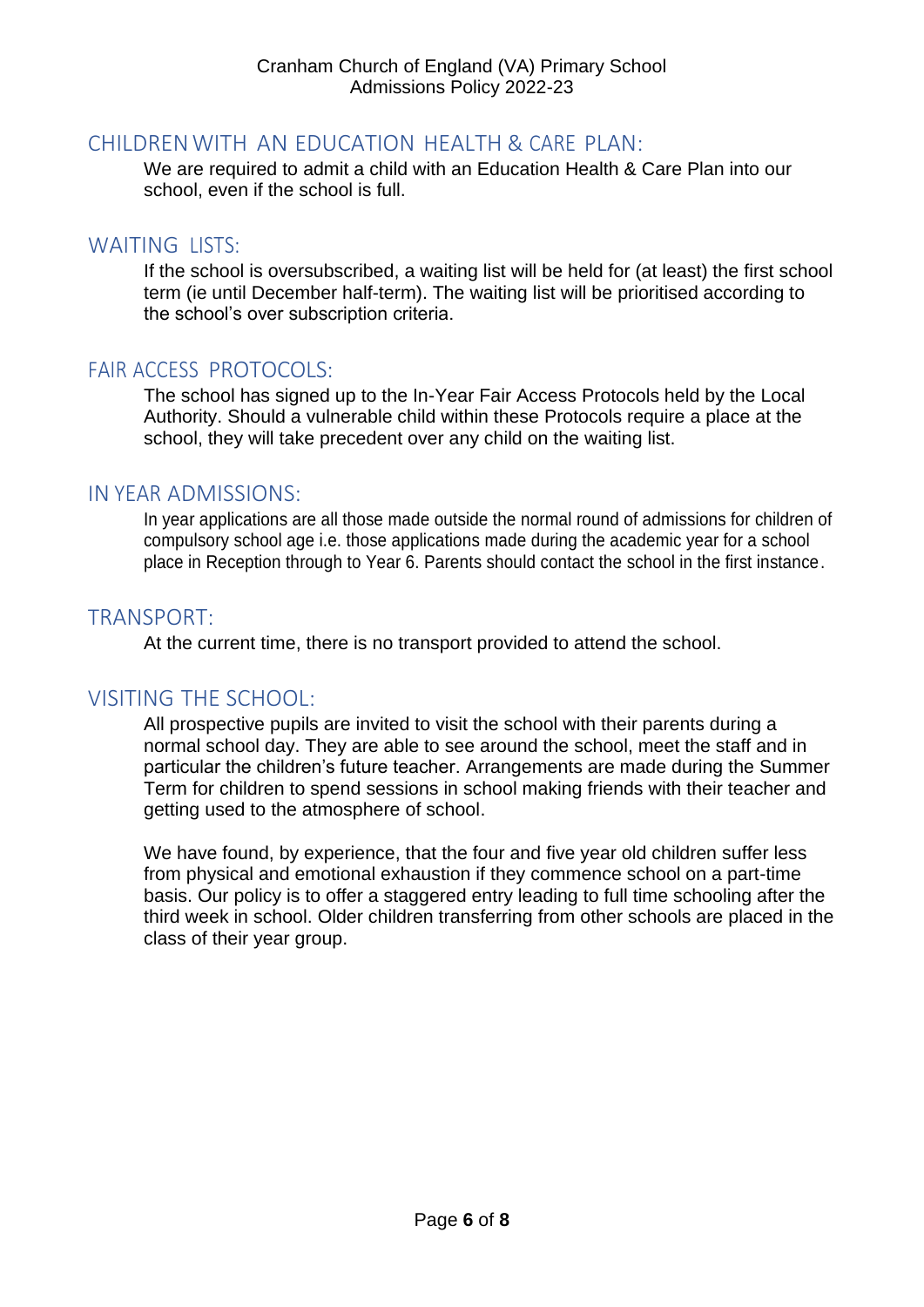# Cranham Church of England (VA) Primary School Admissions Policy 2022-23 Appendix One – Supplementary Information Form PART A

#### <span id="page-6-0"></span>ADMISSIONS APPLICATION - SUPPLEMENTARY INFORMATION FORM (SIF)

<span id="page-6-1"></span>

| <b>Name of Child</b>                                                                                                                                                                                                                                                                                             | Surname:     |                     |  |  |
|------------------------------------------------------------------------------------------------------------------------------------------------------------------------------------------------------------------------------------------------------------------------------------------------------------------|--------------|---------------------|--|--|
|                                                                                                                                                                                                                                                                                                                  | Forename(s): |                     |  |  |
| Date of Birth:                                                                                                                                                                                                                                                                                                   |              | Gender: Male/Female |  |  |
| Name of Parents/Guardians or Carers:                                                                                                                                                                                                                                                                             |              |                     |  |  |
| <b>Permanent Home Address:</b><br>Note: This is the Child's permanent residence and not an<br>accommodation address. Parents are requested to provide<br>a recent (within the last 3 months) original utilities bill or<br>equivalent, which will be returned to them.<br><b>Contact Telephone Number:</b>       |              |                     |  |  |
| e-mail Address:                                                                                                                                                                                                                                                                                                  |              |                     |  |  |
| Current Pre-School, Nursery or School:                                                                                                                                                                                                                                                                           |              |                     |  |  |
| Under which category are you applying for<br>admission?                                                                                                                                                                                                                                                          |              |                     |  |  |
| If you are applying under church attendance criteria * please complete Part B of this form<br>and ask your parish priest or minister to sign it. Please return both parts to the school.<br>Please supply the name, address and telephone number of the parish priest or minister<br>who will complete the form. |              |                     |  |  |
| Name of priest/minister:                                                                                                                                                                                                                                                                                         |              |                     |  |  |
| Address:                                                                                                                                                                                                                                                                                                         |              |                     |  |  |
| Telephone No:                                                                                                                                                                                                                                                                                                    |              |                     |  |  |

#### **IMPORTANT NOTE**

I have read the School Prospectus and, should my child be accepted as a pupil, I agree to abide by the aims and methods of working in the school as stated therein. I confirm that to the best of my knowledge, the details above are correct. I attach an **original** utilities bill or equivalent, dated in the last 3 months.

| Signature of Parent/Guardian/Carer: | Date:          |
|-------------------------------------|----------------|
| OFFICE USE ONLY:                    | Date Received: |